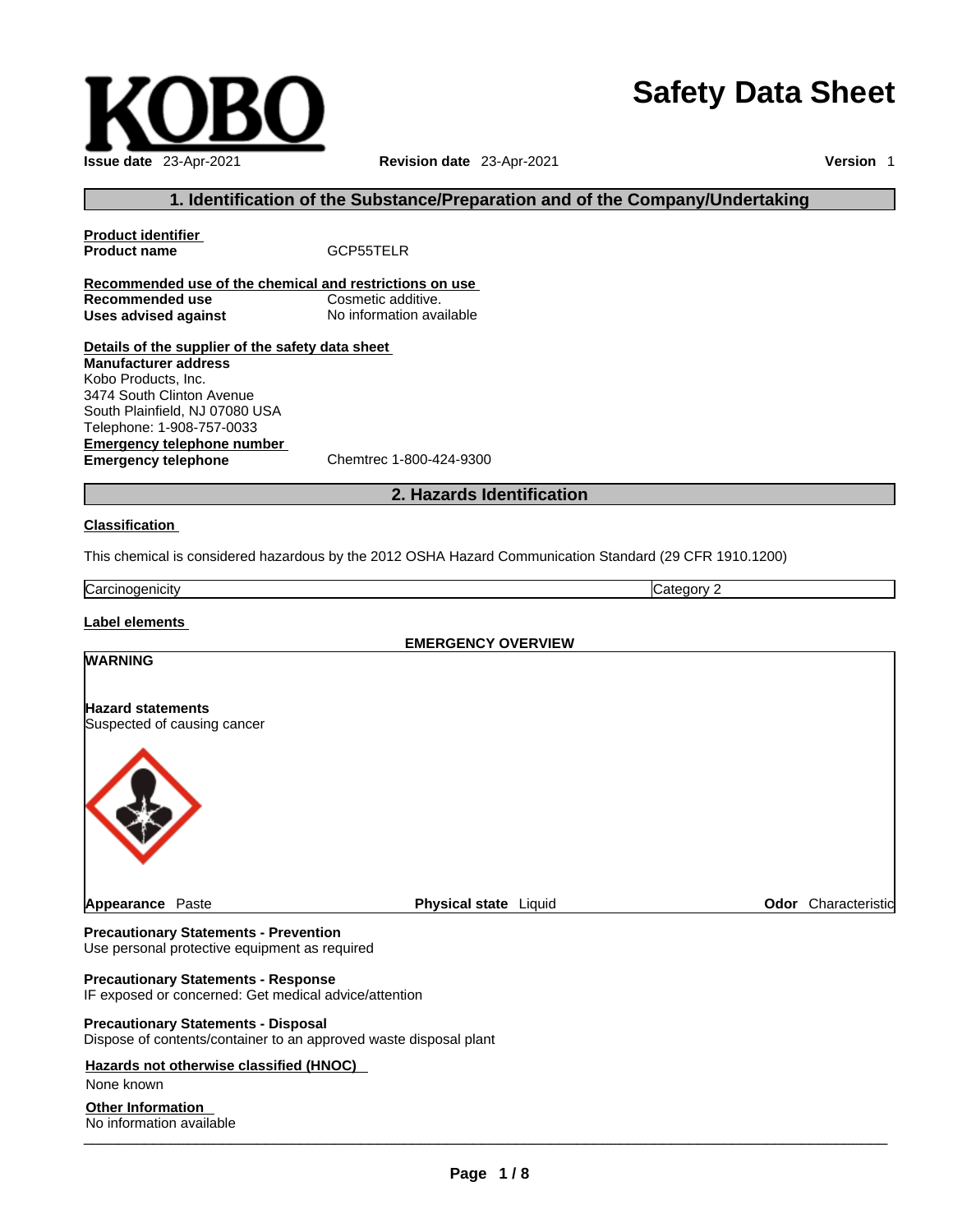# **3. Composition/information on Ingredients**

| <b>Chemical name</b>         | <b>CAS No</b> | Weight-%      |
|------------------------------|---------------|---------------|
| <b>Titanium Dioxide</b>      | 13463-67-7    | 48.00-52.00   |
| Caprylic/Capric Triglyceride | 65381-09-1    | 40.00-44.00   |
| Silica                       | 7631-86-9     | 1.50-4.50     |
| Polyhydroxystearic Acid      | 58128-22-6    | 1.80-2.20     |
| Alumina                      | 1344-28-1     | $0.50 - 2.00$ |
| Iron Oxides (CI 77491)       | 1309-37-1     | $0.50 - 0.90$ |
| Stearoyl Glutamic Acid       | 3397-16-8     | $0.02 - 0.06$ |
| Polyglyceryl-3 Diisostearate | 63705-03-3    | $0.01 - 0.05$ |

| 4. First aid measures                                                                                                              |
|------------------------------------------------------------------------------------------------------------------------------------|
|                                                                                                                                    |
| If symptoms persist, call a physician.                                                                                             |
| Rinse immediately with plenty of water, also under the eyelids, for at least 15 minutes. If<br>symptoms persist, call a physician. |
| Wash off immediately with soap and plenty of water while removing all contaminated<br>clothes and shoes.                           |
| Remove to fresh air. If breathing is irregular or stopped, administer artificial respiration.                                      |
| If swallowed, do not induce vomiting: seek medical advice immediately and show this<br>container or label.                         |
| Use personal protective equipment as required.                                                                                     |
| Most important symptoms and effects, both acute and delayed                                                                        |
| No known effects under normal use conditions.                                                                                      |
| Indication of any immediate medical attention and special treatment needed                                                         |
| Effects of exposure (inhalation, ingestion or skin contact) to substance may be delayed.                                           |
|                                                                                                                                    |

# **5. Fire-fighting measures**

#### **Suitable extinguishing media**

Use extinguishing measures that are appropriate to local circumstances and the surrounding environment.

**Unsuitable extinguishing media** No information available.

**Specific hazards arising from the chemical** None in particular.

**Explosion data Sensitivity to mechanical impact** None. **Sensitivity to static discharge** 

**Protective equipment and precautions for firefighters**

Use personal protective equipment as required.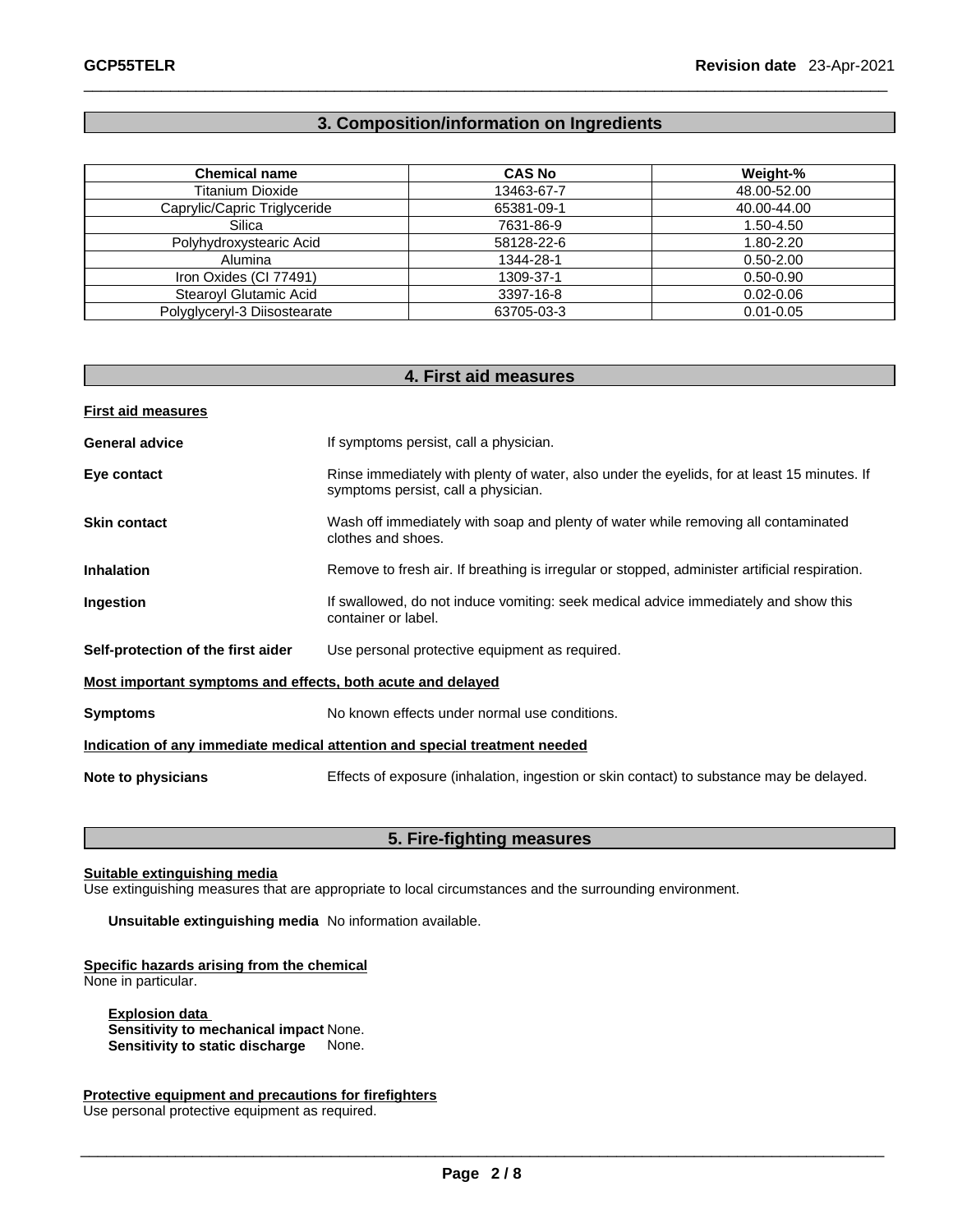|                                                              | 6. Accidental release measures                                                                                                                   |  |
|--------------------------------------------------------------|--------------------------------------------------------------------------------------------------------------------------------------------------|--|
|                                                              |                                                                                                                                                  |  |
|                                                              | Personal precautions, protective equipment and emergency procedures                                                                              |  |
| <b>Personal precautions</b>                                  | Use personal protective equipment as required. Avoid contact with eyes. Wash thoroughly<br>after handling.                                       |  |
| For emergency responders                                     | Use personal protective equipment as required.                                                                                                   |  |
| <b>Environmental precautions</b>                             | Collect spillage. Do not allow into any sewer, on the ground or into any body of water. See<br>Section 12 for additional Ecological Information. |  |
| Methods and material for containment and cleaning up         |                                                                                                                                                  |  |
| <b>Methods for containment</b>                               | Prevent further leakage or spillage if safe to do so.                                                                                            |  |
| Methods for cleaning up                                      | Soak up with inert absorbent material. Clean contaminated surface thoroughly.                                                                    |  |
| Prevention of secondary hazards                              | Clean contaminated objects and areas thoroughly observing environmental regulations.                                                             |  |
|                                                              | 7. Handling and Storage                                                                                                                          |  |
| <b>Precautions for safe handling</b>                         |                                                                                                                                                  |  |
| Advice on safe handling                                      | Use only in well-ventilated areas. Avoid contact with eyes. Use personal protective<br>equipment as required.                                    |  |
| Conditions for safe storage, including any incompatibilities |                                                                                                                                                  |  |
| <b>Storage conditions</b>                                    | Keep container tightly closed in a dry and well-ventilated place. Store at ambient conditions.                                                   |  |
| Incompatible materials                                       | Strong oxidizing agents. Strong acids.                                                                                                           |  |
|                                                              | 8. Exposure Controls/Personal Protection                                                                                                         |  |

# **Control parameters**

# **Exposure guidelines** .

| <b>Chemical name</b>    | <b>ACGIH TLV</b>                                          | <b>OSHA PEL</b>                                                                                                                                                                                                                                                             | <b>NIOSH IDLH</b>                                                                             |
|-------------------------|-----------------------------------------------------------|-----------------------------------------------------------------------------------------------------------------------------------------------------------------------------------------------------------------------------------------------------------------------------|-----------------------------------------------------------------------------------------------|
| <b>Titanium Dioxide</b> | TWA: $10 \text{ mg/m}^3$                                  | TWA: 15 $mg/m3$ total dust<br>(vacated) TWA: 10 mg/m <sup>3</sup> total<br>dust                                                                                                                                                                                             | IDLH: $5000$ mg/m <sup>3</sup>                                                                |
| Silica                  |                                                           | TWA: 20 mppcf<br>$(80)/(%$ SiO2) mg/m <sup>3</sup> TWA                                                                                                                                                                                                                      | IDLH: 3000 mg/m <sup>3</sup><br>TWA: 6 mg/m <sup>3</sup>                                      |
| Alumina                 | TWA: 1 $mg/m3$ respirable<br>particulate matter           | TWA: 15 $mg/m3$ total dust<br>TWA: $5 \text{ mg/m}^3$ respirable<br>fraction<br>(vacated) TWA: 10 mg/m <sup>3</sup> total<br>dust<br>(vacated) TWA: $5 \text{ mg/m}^3$<br>respirable fraction                                                                               |                                                                                               |
| Iron Oxides (CI 77491)  | TWA: 5 mg/m <sup>3</sup> respirable<br>particulate matter | TWA: $10 \text{ mg/m}^3$ fume<br>TWA: 15 $mg/m3$ total dust<br>TWA: 5 mg/m <sup>3</sup> respirable<br>fraction<br>(vacated) TWA: $10 \text{ mg/m}^3$ fume<br>and total dust Iron oxide<br>(vacated) TWA: $5 \text{ mg/m}^3$<br>respirable fraction regulated<br>under Rouge | IDLH: 2500 mg/m <sup>3</sup> Fe dust and<br>fume<br>TWA: 5 mg/m <sup>3</sup> Fe dust and fume |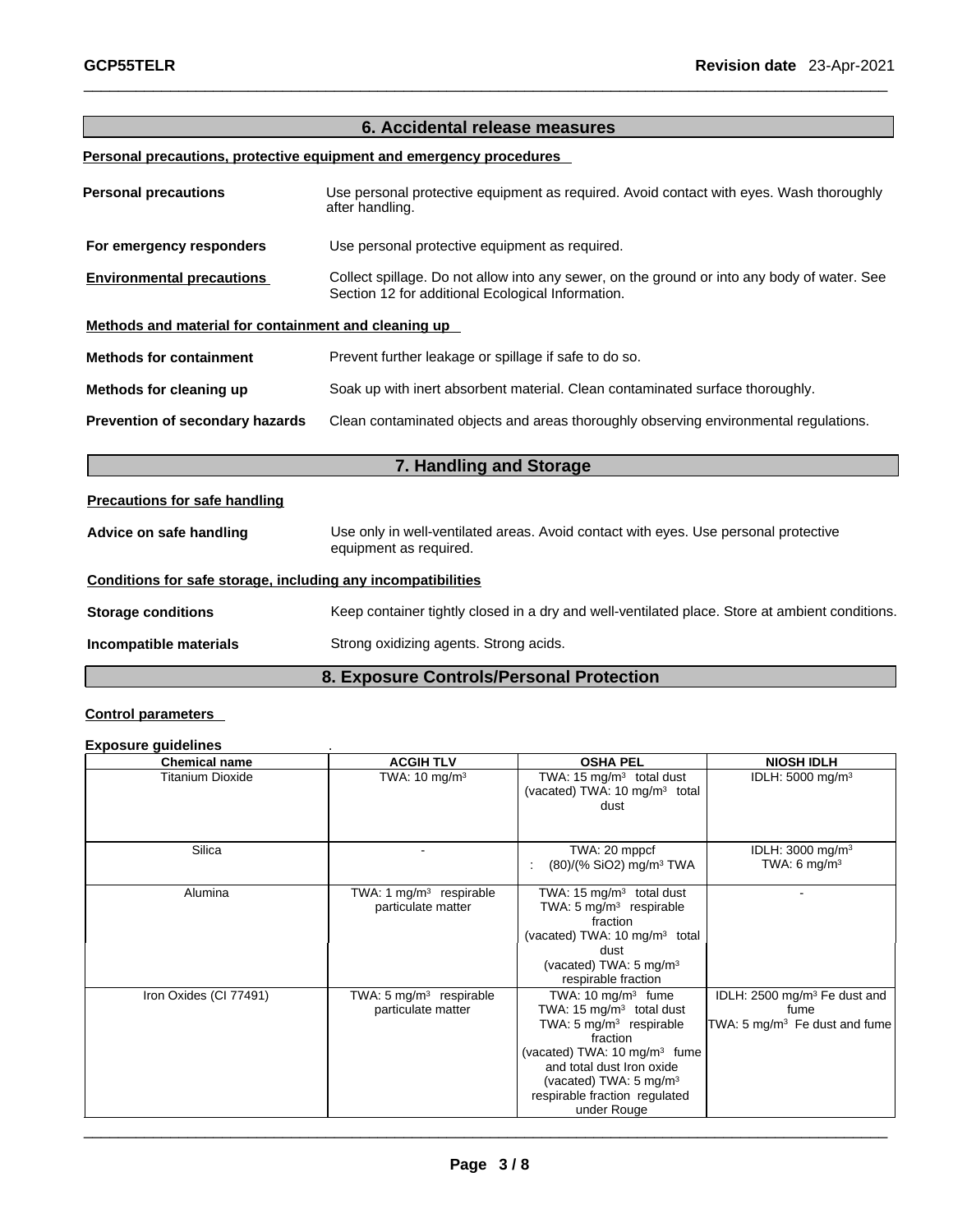# **Appropriate engineering controls**

**Engineering controls** Ensure adequate ventilation, especially in confined areas.

# **Individual protection measures, such as personal protective equipment**

| <b>Eye/face protection</b>     | Wear safety glasses with side shields (or goggles).                                                               |
|--------------------------------|-------------------------------------------------------------------------------------------------------------------|
| Skin and body protection       | Wear protective gloves and protective clothing.                                                                   |
| <b>Respiratory protection</b>  | In case of insufficient ventilation, wear suitable respiratory equipment.                                         |
| General hygiene considerations | Handle in accordance with good industrial hygiene and safety practice. Wash contaminated<br>clothing before reuse |

# **9. Physical and Chemical Properties**

# **Information on basic physical and chemical properties**

| <b>Physical state</b>                | Liquid                   |                          |                          |
|--------------------------------------|--------------------------|--------------------------|--------------------------|
| Appearance                           | Paste                    | Odor                     | Characteristic           |
| Color                                | Pink To Red              | <b>Odor threshold</b>    | No information available |
|                                      |                          |                          |                          |
| <b>Property</b>                      | Values                   | Remarks • Method         |                          |
| рH                                   |                          | No information available |                          |
| Melting point / freezing point       |                          | No information available |                          |
| <b>Boiling point / boiling range</b> | 500 °C                   |                          |                          |
| <b>Flash point</b>                   | 232 °C                   | Cleveland Open Cup       |                          |
| <b>Evaporation rate</b>              |                          | No information available |                          |
| Flammability (solid, gas)            |                          | No information available |                          |
| <b>Flammability limit in air</b>     |                          |                          |                          |
| <b>Upper flammability limit</b>      |                          | No information available |                          |
| <b>Lower flammability limit</b>      |                          | No information available |                          |
| Vapor pressure                       |                          | No information available |                          |
| Vapor density                        |                          | No information available |                          |
| <b>Specific gravity</b>              | 1.43-1.63 @ 25°C         |                          |                          |
| <b>Water solubility</b>              | Insoluble in water       |                          |                          |
| Solubility in other solvents         |                          | No information available |                          |
| <b>Partition coefficient</b>         |                          | No information available |                          |
| <b>Autoignition temperature</b>      |                          | No information available |                          |
| Hyphen                               |                          | No information available |                          |
| <b>Kinematic viscosity</b>           |                          | No information available |                          |
| <b>Dynamic viscosity</b>             | 1000-12000 cPs           | @ 25 °C                  |                          |
| <b>Explosive properties</b>          |                          | No information available |                          |
| <b>Oxidizing properties</b>          |                          | No information available |                          |
|                                      |                          |                          |                          |
|                                      |                          |                          |                          |
| <b>Other Information</b>             |                          |                          |                          |
| <b>Softening point</b>               | No information available |                          |                          |
| <b>Molecular weight</b>              | No information available |                          |                          |
| <b>VOC Content (%)</b>               | No information available |                          |                          |
| <b>Density</b>                       | No information available |                          |                          |
| <b>Bulk density</b>                  | No information available |                          |                          |
|                                      |                          |                          |                          |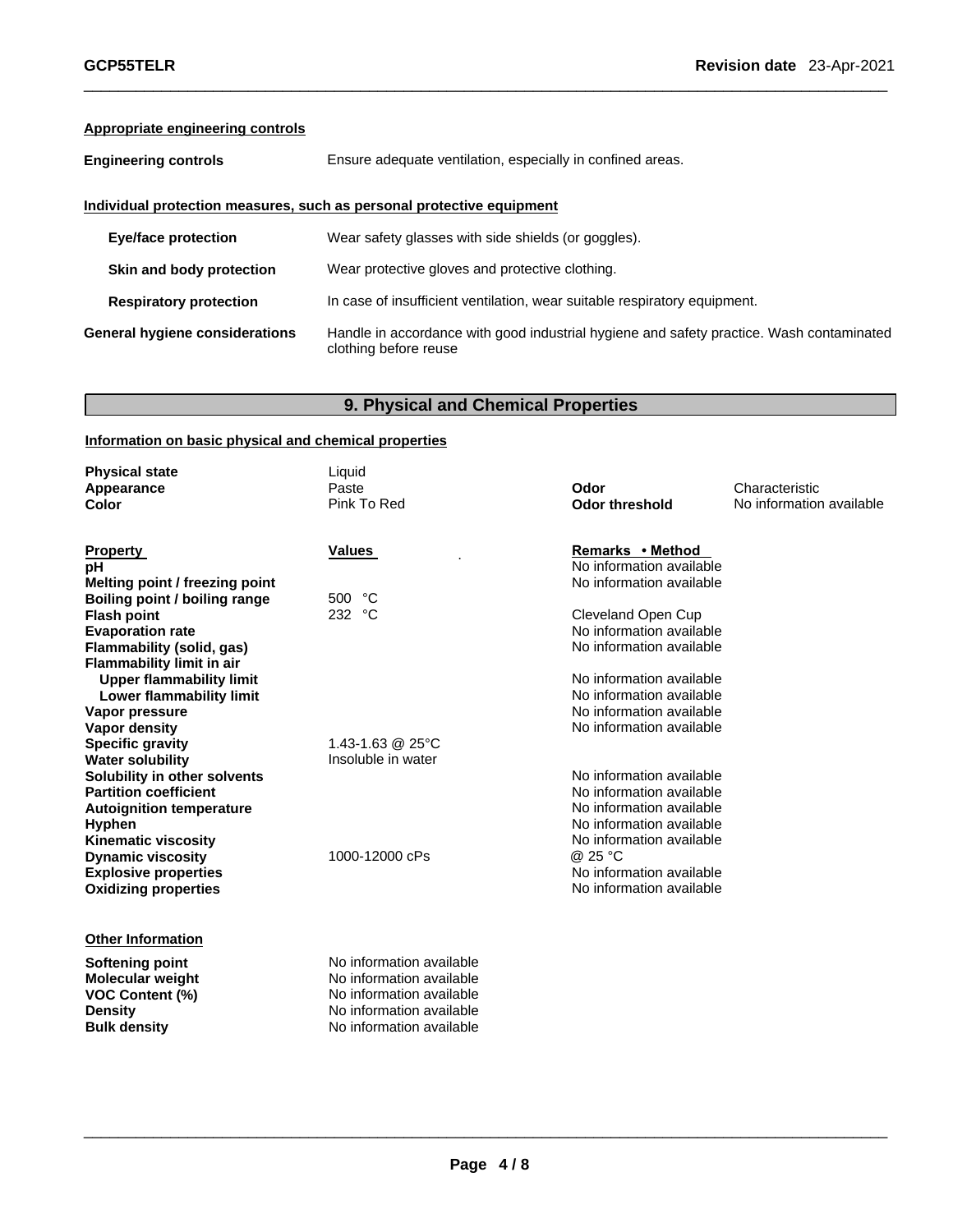# **10. Stability and Reactivity**

# **Reactivity**

No data available

# **Chemical stability**

Stable under normal conditions.

#### **Possibility of hazardous reactions**

None under normal processing.

**Hazardous polymerization** Hazardous polymerization does not occur.

# **Conditions to avoid**

None known.

# **Incompatible materials**

Strong oxidizing agents. Strong acids.

# **Hazardous decomposition products**

None under normal use conditions.

# **11. Toxicological Information**

# **Information on likely routes of exposure**

#### **Product information**

| Inhalation          | No data available. |
|---------------------|--------------------|
| Eye contact         | No data available. |
| <b>Skin contact</b> | No data available. |
| Ingestion           | No data available. |

#### **Component Information**

| <b>Chemical name</b>   | Oral LD50             | Dermal LD50             | <b>Inhalation LC50</b>  |
|------------------------|-----------------------|-------------------------|-------------------------|
| Titanium Dioxide       | $> 10000$ mg/kg (Rat) |                         |                         |
| Silica                 | = 7900 mg/kg (Rat)    | $>$ 5000 mg/kg (Rabbit) | $> 2.08$ mg/L (Rat) 4 h |
| Alumina                | $>$ 5000 mg/kg (Rat)  |                         |                         |
| Iron Oxides (CI 77491) | > 10000 mg/kg (Rat)   |                         |                         |
| Stearovl Glutamic Acid | $=$ 3 g/kg (Rat)      |                         |                         |

#### **<u>Symptoms related to the physical, chemical and toxicological characteristics</u>**

**Symptoms** No information available.

# **Delayed and immediate effects as well as chronic effects from short and long-term exposure**

| <b>Skin corrosion/irritation</b>  | No information available. |
|-----------------------------------|---------------------------|
| Serious eye damage/eye irritation | No information available. |
| <b>Irritation</b>                 | No information available. |
| <b>Corrosivity</b>                | No information available. |
| <b>Sensitization</b>              | No information available. |
| Germ cell mutagenicity            | No information available. |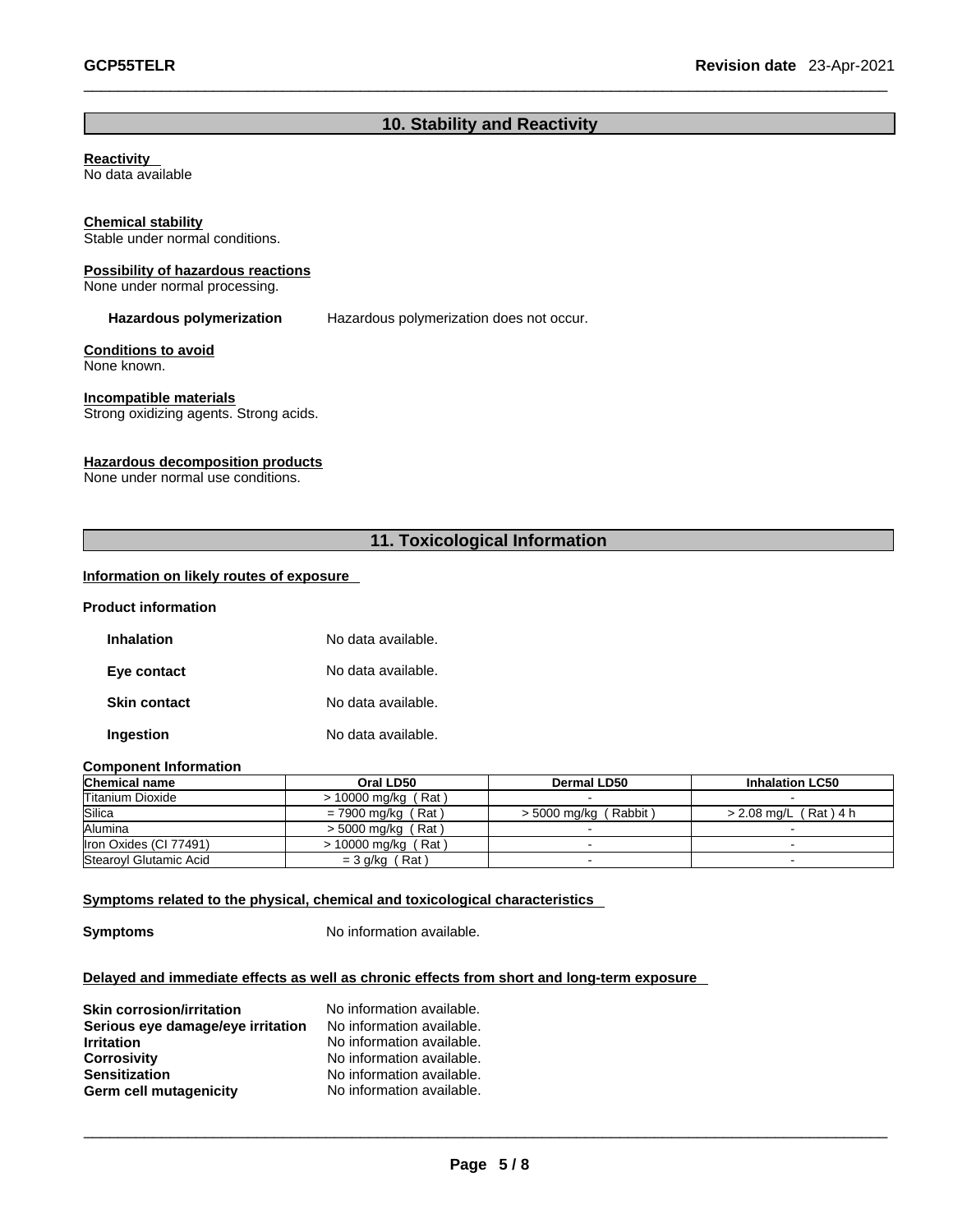#### **Carcinogenicity** This product contains one ormore substances which are classified by IARC as carcinogenic to humans (Group I), probably carcinogenic to humans (Group 2A) or possibly

carcinogenic to humans (Group 2B).

| Chemical name                                                                                                                                                                   | <b>ACGIH</b>                                                                                                                                                               | <b>IARC</b>                                                                        | <b>NTP</b> | <b>OSHA</b> |
|---------------------------------------------------------------------------------------------------------------------------------------------------------------------------------|----------------------------------------------------------------------------------------------------------------------------------------------------------------------------|------------------------------------------------------------------------------------|------------|-------------|
| lTitanium Dioxide                                                                                                                                                               |                                                                                                                                                                            | Group 2B                                                                           |            |             |
| Group 2B - Possibly Carcinogenic to Humans<br>X - Present                                                                                                                       | IARC (International Agency for Research on Cancer)                                                                                                                         | OSHA (Occupational Safety and Health Administration of the US Department of Labor) |            |             |
| <b>Reproductive toxicity</b><br>Developmental toxicity<br><b>Teratogenicity</b><br><b>STOT - single exposure</b><br><b>STOT - repeated exposure</b><br><b>Aspiration hazard</b> | No information available.<br>No information available.<br>No information available.<br>No information available.<br>No information available.<br>No information available. |                                                                                    |            |             |

# **12. Ecological Information**

# **Ecotoxicity**

| <b>Chemical name</b>         | Algae/aquatic plants                                                | Fish                              | <b>Crustacea</b>              |
|------------------------------|---------------------------------------------------------------------|-----------------------------------|-------------------------------|
| Caprylic/Capric Triglyceride | 50: 96 h Desmodesmus subspicatus 10000: 96 h Brachydanio rerio mg/L |                                   | 17: 48 h Daphnia magna mg/L   |
|                              | mg/L EC50                                                           | LC50                              | EC50                          |
|                              | 100: 72 h Desmodesmus                                               |                                   |                               |
|                              | subspicatus mg/L EC50                                               |                                   |                               |
| Silica                       | 440: 72 h Pseudokicheriella                                         | 5000: 96 h Brachydanio rerio mg/L | 7600: 48 h Ceriodaphnia dubia |
|                              | subcapitata mg/L EC50                                               | LC50 static                       | mg/L EC50                     |
| Iron Oxides (CI 77491)       |                                                                     | 100000: 96 h Danio rerio mg/L     |                               |
|                              |                                                                     | LC50 static                       |                               |

#### **Persistence and degradability**

No information available.

#### **Bioaccumulation**

No information available.

**Other adverse effects** No information available

# **13. Disposal Considerations**

| Waste treatment methods   |                                                                                                        |
|---------------------------|--------------------------------------------------------------------------------------------------------|
| <b>Disposal of wastes</b> | Disposal should be in accordance with applicable regional, national and local laws and<br>regulations. |
| Contaminated packaging    | Disposal should be in accordance with applicable regional, national and local laws and<br>regulations. |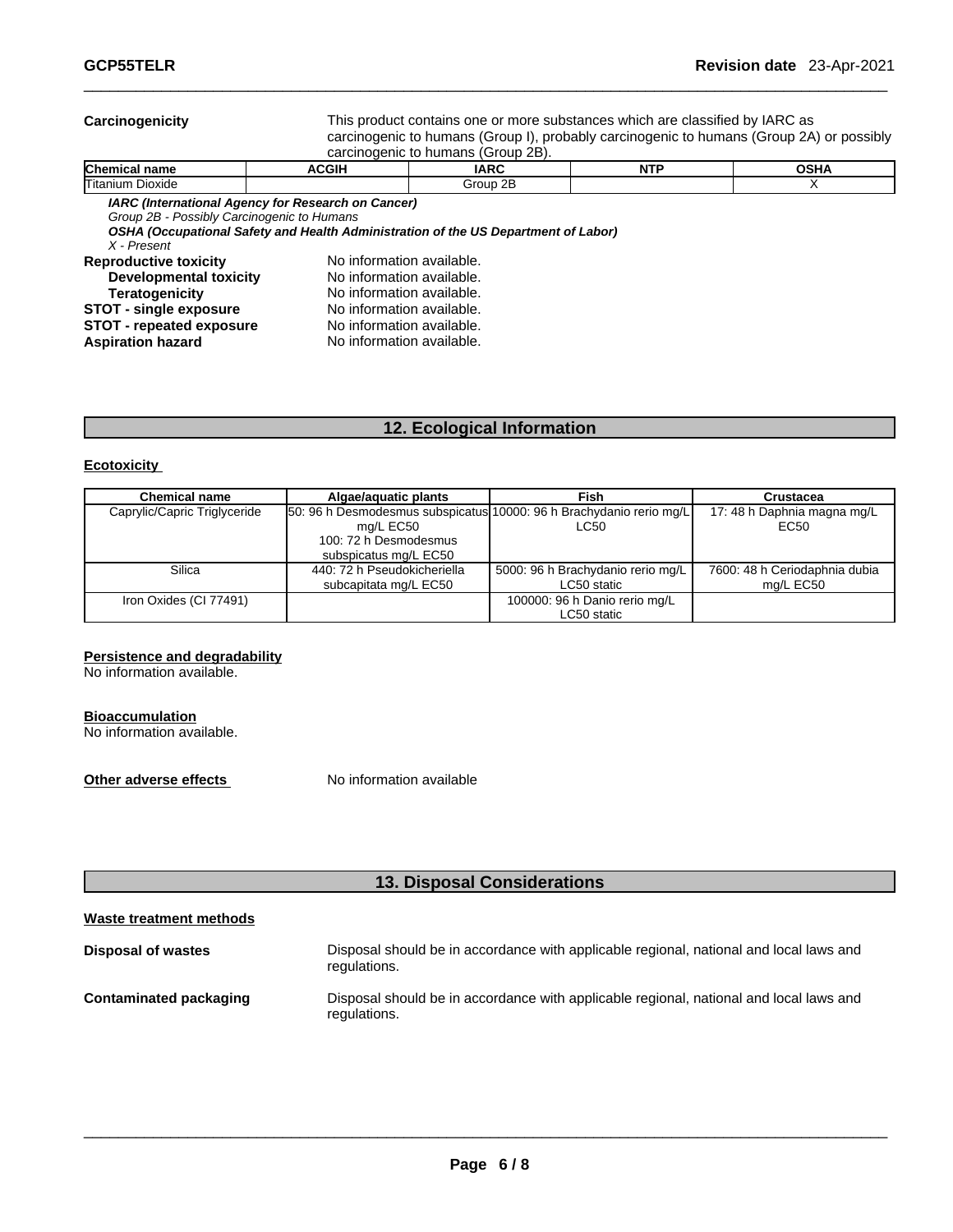|             | <b>14. Transport Information</b> |  |
|-------------|----------------------------------|--|
| <b>DOT</b>  | Not regulated                    |  |
| <b>TDG</b>  | Not regulated                    |  |
| ICAO (air)  | Not regulated                    |  |
| <b>IATA</b> | Not regulated                    |  |
| <b>IMDG</b> | Not regulated                    |  |
| RID         | Not regulated                    |  |
| <b>ADR</b>  | Not regulated                    |  |
| <b>ADN</b>  | Not regulated                    |  |

# **15. Regulatory information**

| Complies |
|----------|
| Complies |
| Complies |
| Complies |
| Complies |
| Complies |
| Complies |
| Complies |
|          |

 **Legend:** 

**TSCA** - United States Toxic Substances Control Act Section 8(b) Inventory

**DSL/NDSL** - Canadian Domestic Substances List/Non-Domestic Substances List

 **EINECS/ELINCS** - European Inventory of Existing Chemical Substances/European List of Notified Chemical Substances

**ENCS** - Japan Existing and New Chemical Substances

**IECSC** - China Inventory of Existing Chemical Substances

**KECL** - Korean Existing and Evaluated Chemical Substances

**PICCS** - Philippines Inventory of Chemicals and Chemical Substances

**AICS** - Australian Inventory of Chemical Substances

# **US Federal Regulations**

#### **SARA 313**

Section 313 of Title III of the Superfund Amendments and Reauthorization Act of 1986 (SARA). This product does not contain any chemicals which are subject to the reporting requirements of the Act and Title 40 of the Code of Federal Regulations, Part 372

| <b>SARA 311/312 Hazard Categories</b> |  |
|---------------------------------------|--|
| A controllera altricitativamente      |  |

| Acute health hazard               | Nο  |  |
|-----------------------------------|-----|--|
| Chronic Health Hazard             | No. |  |
| Fire hazard                       | No. |  |
| Sudden release of pressure hazard | N٥  |  |
| Reactive Hazard                   | No. |  |

#### **CWA** (Clean Water Act)

This product does not contain any substances regulated as pollutants pursuant to the Clean Water Act (40 CFR 122.21 and 40 CFR 122.42)

# **CERCLA**

This material, as supplied, does not contain any substances regulated as hazardous substances under the Comprehensive Environmental Response Compensation and Liability Act (CERCLA) (40 CFR 302) or the Superfund Amendments and Reauthorization Act (SARA) (40 CFR 355). There may be specific reporting requirements at the local, regional, or state level pertaining to releases of this material

 $\_$  . The contribution of the contribution of the contribution of the contribution of the contribution of the contribution of the contribution of the contribution of the contribution of the contribution of the contributio